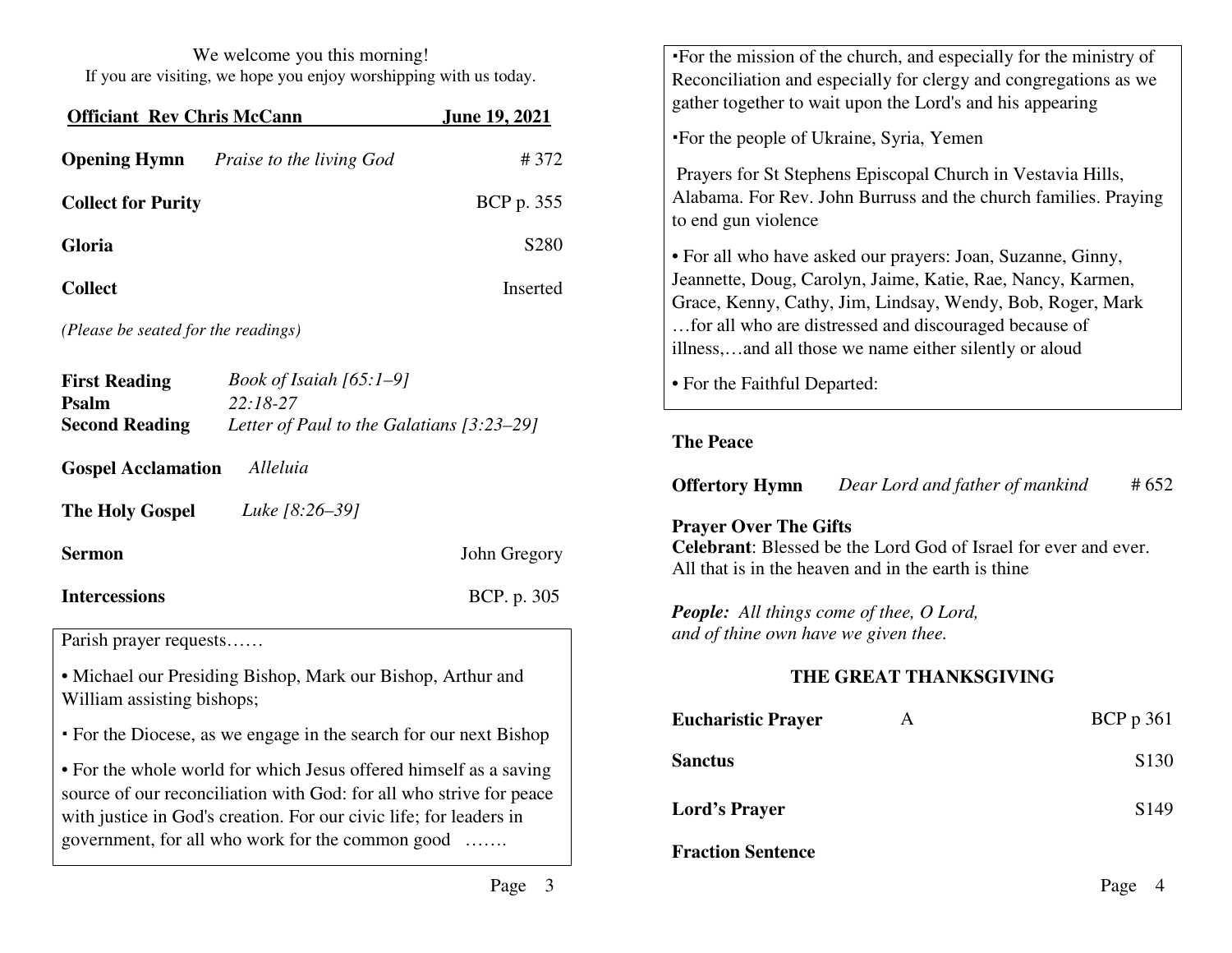Alleluia. Christ our Passover is sacrificed for us;*Therefore let us keep the feast. Alleluia*

**Communion -** *Instrumental music*

*(Please kneel)* 

|  | <b>Prayer after Communion</b> |  |
|--|-------------------------------|--|
|  |                               |  |

**BCP** p. 366

*(Please stand)* 

**Closing Hymn** *Bright the vision that delighted* Insert

**Chalice Bearer:** Fawn O'Hara **Lectors:** Gary & Kate Witosky **Organist:** Jean Spangler

## Today's Readingss Second Sunday after Pentecost

## **Collect**

 O Lord, make us have perpetual love and reverence for your holy Name, for you never fail to help and govern those whom you have set upon the sure foundation of your loving-kindness; through Jesus Christ our Lord, who lives and reigns with you and the Holy Spirit, one God, for ever and ever. *Amen*.

#### **First Reading**

*Book of Isaiah [65:1–9]* 

I was ready to be sought out by those who did not ask, to be found by those who did not seek me. I said, "Here I am, here I am," to a nation that did not call on my name. I held out my hands all day long to a rebellious people, who walk in a way that is not good, following their own devices; a people who provoke me to my face continually, sacrificing in gardens and offering incense on bricks; who sit inside tombs, and spend the night in secret places; who eat swine's flesh, with broth of abominable things in their vessels; who say, "Keep to yourself, do not come near me, for I am too holy for you." These are a smoke in my nostrils, a fire that burns all day long. See, it is written before me: I will not keep silent, but I will repay; I will indeed repay into their laps their iniquities and their ancestors' iniquities together, says the Lord; because they offered incense on the mountains and reviled me on the hills, I will measure into their laps full payment for their actions. Thus says the Lord: As the wine is found in the cluster, and they say, "Do not destroy it, for there is a blessing in it," so I will do for my servants' sake, and not destroy them all. I will bring forth descendants from Jacob, and from Judah inheritors of my mountains; my chosen shall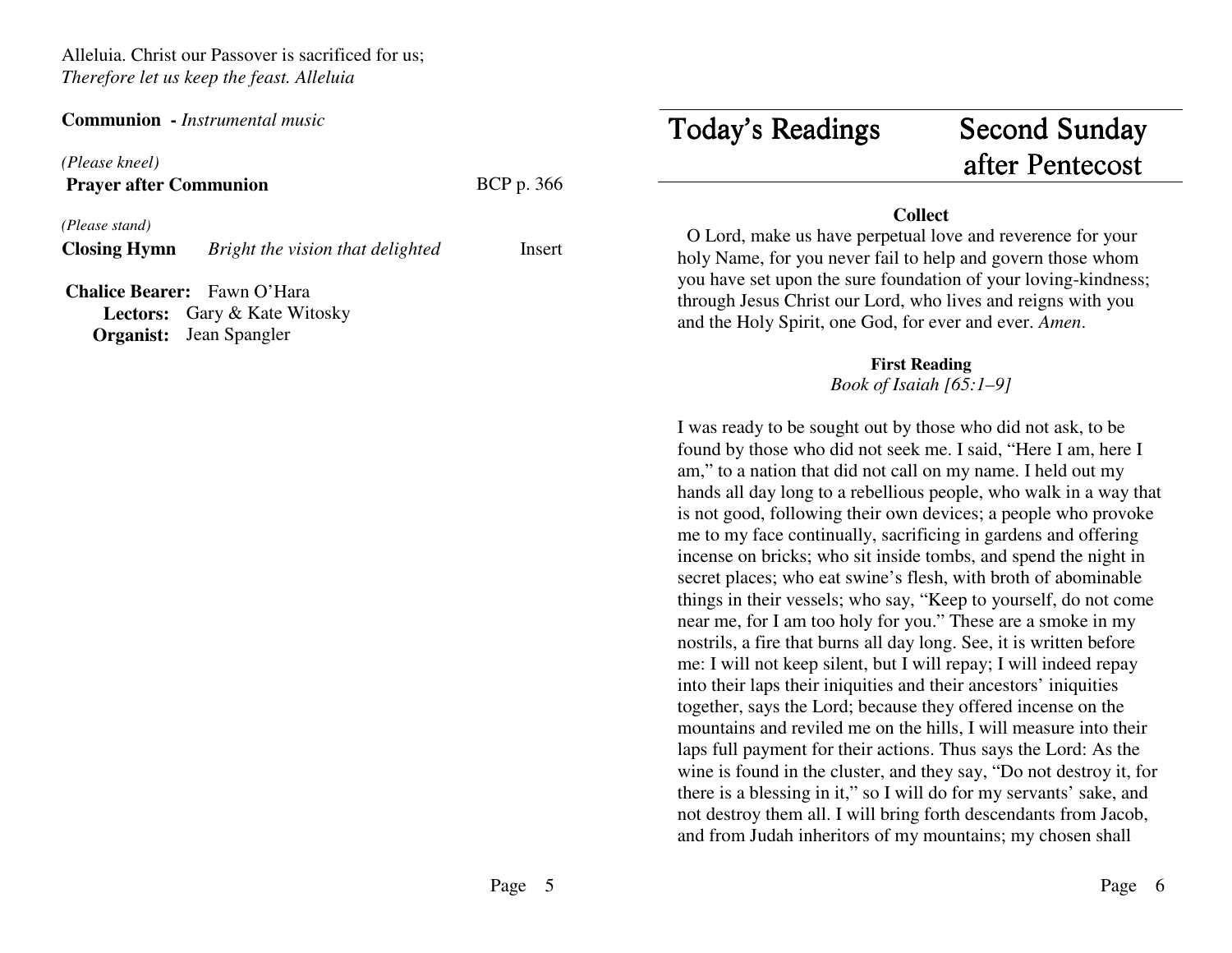inherit it, and my servants shall settle there. *The Word of the Lord.*

### **Psalm**

#### *22:18-27*

18 Be not far away, O Lord; \* you are my strength; hasten to help me. 19 Save me from the sword, \* my life from the power of the dog. 20 Save me from the lion's mouth, \* my wretched body from the horns of wild bulls. 21 I will declare your Name to my brethren; \* in the midst of the congregation I will praise you.22 Praise the Lord, you that fear him; \* stand in awe of him, O offspring of Israel; all you of Jacob's line, give glory. 23 For he does not despise nor abhor the poor in their poverty; neither does he hide his face from them; \* but when they cry to him he hears them. 24 My praise is of him in the great assembly; \* I will perform my vows in the presence of those whoworship him. 25 The poor shall eat and be satisfied, and those who seek the Lord shall praise him: \* " May your heart live for ever!" 26 All the ends of the earth shall remember and turn to the Lord, \* and all the families of the nations shall bow before him. 27 For kingship belongs to the Lord; \* he rules over the nations.

#### **Second Reading**

*Letter of Paul to the Galatians [3:23–29]* 

Now before faith came, we were imprisoned and guarded under the law until faith would be revealed. Therefore the law was our disciplinarian until Christ came, so that we might be justified by faith. But now that faith has come, we are no longer subject to a disciplinarian, for in Christ Jesus you are all children of God through faith. As many of you as were baptized into Christ have clothed yourselves with Christ. There is no longer Jew or Greek, there is no longer slave or free, there is no longer male and female; for all of you are one in Christ Jesus. And if you belong to Christ, then you are Abraham's offspring, heirs according to the promise. *The Word of the Lord.* 

# **Gospel**

## *Luke [8:26–39]*

Then they arrived at the country of the Gerasenes, which is opposite Galilee. As he stepped out on land, a man of the city who had demons met him. For a long time he had worn no clothes, and he did not live in a house but in the tombs. When he saw Jesus, he fell down before him and shouted at the top of his voice, "What have you to do with me, Jesus, Son of the Most High God? I beg you, do not torment me"—for Jesus had commanded the unclean spirit to come out of the man. (For many times it had seized him; he was kept under guard and bound with chains and shackles, but he would break the bonds and be driven by the demon into the wilds.) Jesus then asked him, "What is your name?" He said, "Legion"; for many demons had entered him. They begged him not to order them to go back into the abyss. Now there on the hillside a large herd of swine was feeding; and the demons begged Jesus to let them enter these. So he gave them permission. Then the demons came out of the man and entered the swine, and the herd rushed down the steep bank into the lake and was drowned. When the swineherds saw what had happened, they ran off and told it in the city and in the country. Then people came out to see what had happened, and when they came to Jesus, they found the man from whom the demons had gone sitting at the feet of Jesus, clothed and in his right mind. And they were afraid. Those who had seen it told